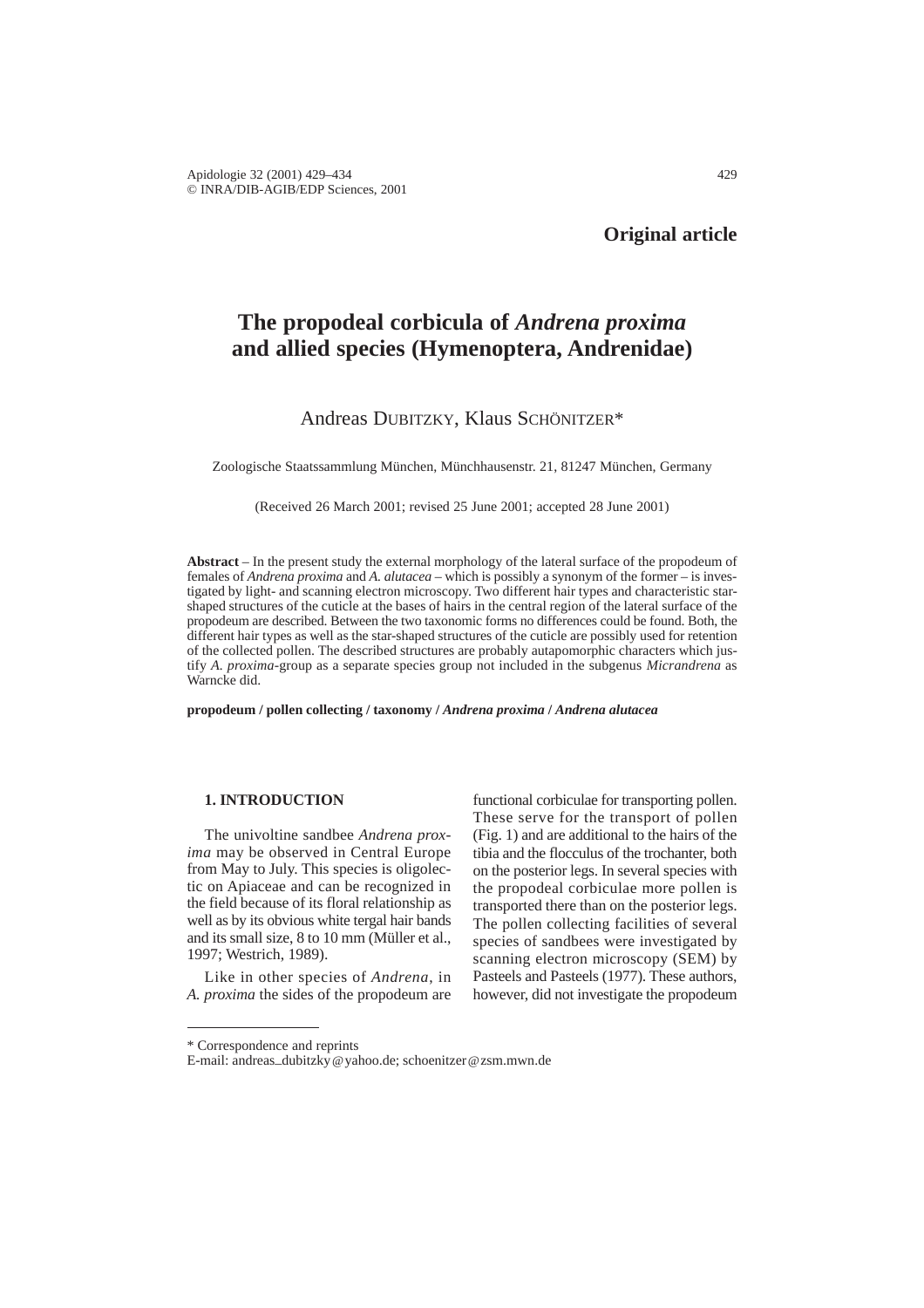

**Figure 1.** Female of *Andrena proxima* on the flower of *Aegopodium podagraria*. White arrows indicate the filled corbicula of the propodeum.

of *A. proxima* although it is characterized by special structures. They predominantly described the propodeal corbicula of several species of the subgenus *Andrena* and some reductions within the genus, for example in the American subgenus *Diandrena* and in *Andrena humilis* 1.

In the present communication the lateral propodeal surface of *Andrena proxima* is investigated by SEM and the function of its structures is discussed. This is also of interest from the taxonomic view. Although this species can be recognized in the field rather easily, its taxonomic status is not yet clear. Some authors suggest that *Andrena proxima* is actually two species (i.e. *Andrena proxima* (Kirby, 1802) and *A. alutacea*: Stöckhert, 1942; Schmid-Egger and Scheuchl, 1997), whereas others state that *A. alutacea* is a synonym of *A. proxima* (e.g. Dylewska, 1987; Westrich, 1989; Schwarz et al., 1996). At any case *A. proxima* is a polymorphic species and some subspecies have been described (*A. proxima ampla* Warncke, 1967; *A. p. aspericollis* Peréz, 1895; *A. p. bernicla* Warncke, 1975).

## **2. MATERIALS AND METHODS**

Although it is not clear whether they are synonyms, in the present paper the two forms are treated like two species: *A. proxima* and *A. alutacea* Stoeckhert, 1942. The two taxa can be differentiated by the diagnosis of Schmid-Egger and Scheuchl (1997).

Three specimens of each, *A. alutacea* and *A. proxima,* were investigated by SEM. They were conventionally sputtered (*A. proxima*) or investigated unsputtered (*A. alutacea*). The pinned specimens were fixed on a conventional stubb by Leit-C-Plast (a plastic conductive carbon cement) and investigated with a Phillips XL-20 or LEO 1430 VP. Unsputtered material was examined with a special low voltage anode at 1.6 kV (XL-20) or with a variable pressure device (20–30 Pa, BSE detector, 15 kV, 1430 VP).

Furthermore, for comparison with light microscopy (LM) we investigated several specimens of the above mentioned species as well as material of the following species: *Andrena subproximana* Strand, 1913 (holotype, DEI Eberswalde); the *Andrena labialis*-group (subgen. *Holandrena*): *A. variabilis* Smith, 1853; *A. labialis* (Kirby, 1802); *A. forsterella* Osytshnjuk, 1978; *A. decipiens* Schenk, 1861; the *A. dorsata*-group (subgen. *Simandrena*): *A. dorsata* (Kirby, 1802); *A. propinqua* Schenk, 1853; and other species of the genus *Andrena*. Most specimens of *A. alutacea* investigated were either paratypes or determined by Stöckhert, we also investigated the holotype of *A. alutacea*. If not stated else, the investigated bees are from the stocks of the Zoological State Collection (= Zoologische Staatssammlung München).

<sup>&</sup>lt;sup>1</sup> For the sake of correctness it should be mentioned that in their Figure 17 unbranched hairs are shown as scopal hairs of *Andrena humilis*, although this species is characterized by clearly branched hairs of the scopa.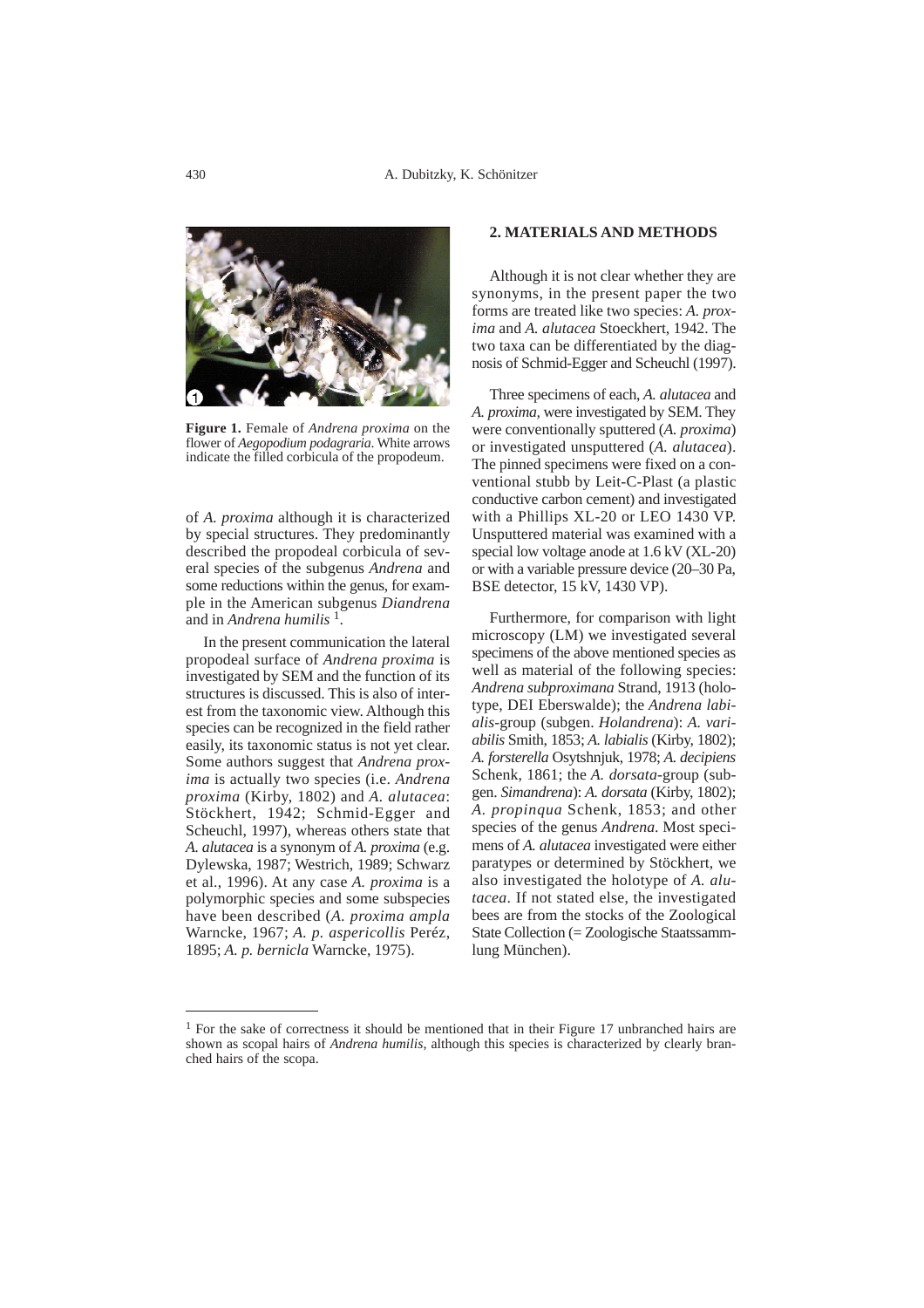## **3. RESULTS AND DISCUSSION**

The sides  $(= corbiculae)$  of the propodeum of *A. proxima* and *A. alutacea* respectively, are shown in Figures 2a and 2e. The long hairs of the edge of the side of the propodeum constitute a fringe along the upper and posterior borders of the corbicula. The anterior

side of the corbicula is open. This corresponds to the general observation that pollen is transfered from anterior to posterior before it is deposited in any corbicula (Jander, 1976). In contrast to this, the species of the *A. dorsata*-group bear an additional fringe of hairs at the anterior end of the side of the propodeum (cf. Schmid-Egger and Scheuchl,



**Figure 2.** Corbiculua of the propodeum (= lateral side of the propodeum) of *A. proxima* (a–d) and of *A. alutacea* (e–f) respectively. (**a**) Overall view. Orientation: top: dorsal, left: anterior; (**b**) Detail of the dorsal part of the corbicula with setae (arrows) and branched hairs outside the corbicula (arrowheads); (**c**) Setae arising from the surface of the corbicula with starlike keels; (**d**) Base of a seta in the corbicula with starlike keels and rows of cuticular spicules (microtrichia). BR: basal ring of seta; (**e**) Overall view. orientation: top: dorsal, right: anterior; (**f**) Surface of propodeal corbicula with pollen. Arrowheads: cuticular keels.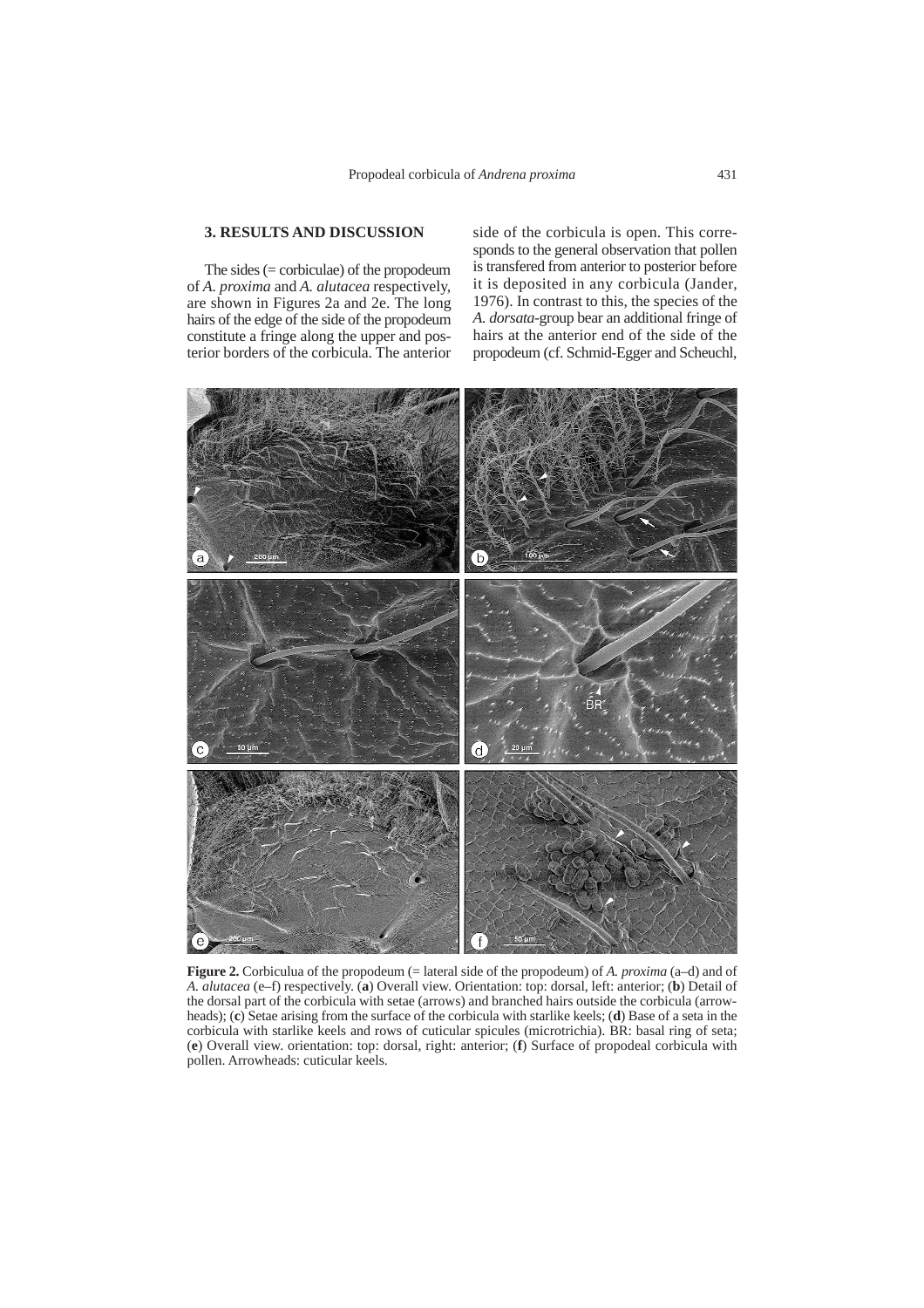1997). Furthermore in the species of the *A. dorsata*-group, the surface of the corbicula is completely bare. At the anterior edge of the corbicula in *A. proxima* and *A. alutacea* there are two apodemal holes (Figs. 2a and 2e) as in most but not all species of the genus.

A most remarkable feature are the numerous starlike wrinkles of the cuticle on the surface of the corbilula which may be seen by LM as well as by SEM. The centre of each of these starlike structures is formed by an elevated, irregularly round, basal ring of a hair or seta (Fig. 2). From each basal ring, stellate cuticular keels radiate with reducing height (Figs. 2c, 2d), like the root-stock of a tree. Altogether about 30 to 35 setae are inserted on the surface of each corbicula. As compared to the branched hairs of the fringe on the upper margin of the corbicula, the hairs of the surface of the corbicula are unbranched and two to three times as thick (Fig. 2b). Most, especially the longest of the setae of the surface of the corbicula are bent posteriorly nearly rectangularily at an altitude of about 100 µm (Figs. 2a, 2b and 2e). On the posterior part of the corbicula surface the setae are somewhat longer and not bent. Another special feature of the cuticle of the corbicula are rows of acute triangular spicules (microtricha) standing in zig-zag rows (Figs. 2c, 2d). These rows of microtricha probably correspond to epidermal cell borders. They can not be seen by LM and should be investigated by SEM if they are to be found in other species of *Andrena*. No significant difference in the morphology of the propodeal corbicula was found between *A. proxima* and *A. alutacea*.

Surprisingly the starlike cuticular structures were not observed by various previous authors (Dylewska, 1987; Stöckhert, 1942) who investigated *Andrena proxima* and *A. alutacea*. On the other hand these are clear features for the recognition of the group of *A. proxima/alutacea* (cf. Schmid-Egger and Scheuchl, 1997).

*Andrena proxima* (and *A. alutacea*) was integrated into the subgenus *Micrandrena* (= *A. minutula*-group) by Warncke (1968, see also later publications of Warncke). Dylewska (1987), however, transferred the species into a separate species group of its own (*Andrena proxima*-group) mainly because of the dense punctation of the mesopleura (= mesepisterna). The structures described in the present communication are possibly autapomorphic and justify considering the *Andrena proxima*-group as a separate species group. Furthermore the distinct tergal bands as well as the longer distance between the stigma and the ending of the cubital vein into the radial cell support separation of *A. proxima* and its allies from the subgenus *Micrandrena*.

In contrast to other species of *Andrena,* similar starlike structures are also found in species of the *A. labialis*-group (subgen. *Holandrena*): the starlike structures are quite clear in *A. variabilis* and *A. forsterella*, less clear in *A. labialis*, and not found in *A. decipiens*; they have not been mentioned previously (Schönitzer et al., 1995). They are, however, never spread over the whole surface of the propodeum and are much less clear than those of *A. proxima/A. alutacea*. Nevertheless they might be a hint (a putative synapomorphy) for a closer relationship of these two taxa; possibly the *A. labialis*-group and the *A. proxima*-group are sistergroups.

On the other hand the propodeum of *A. subproximana* is clearly different from that of *A. proxima*. Its floor is bare of any hairs and wrinkles; it is chagreened and surrounded by branched hairs which are similar to those of the *A. dorsata*-group. In contrast to its description (Strand, 1913), *A. subproximana* is unequivocally not related to *A. proxima*. By a distinct hair fringe at the anterior side of the propodeal corbicula, a clear keel between the middle and lateral part of the propodeum, a rather broad fovea facialis and the postscutellum with rather long hairs, *A. subproximana* is clearly characterized as a member of the *A. dorsata*group (subgen. *Simandrena*).

The star shaped structures of the cuticle as well as the bent setae of the propodeal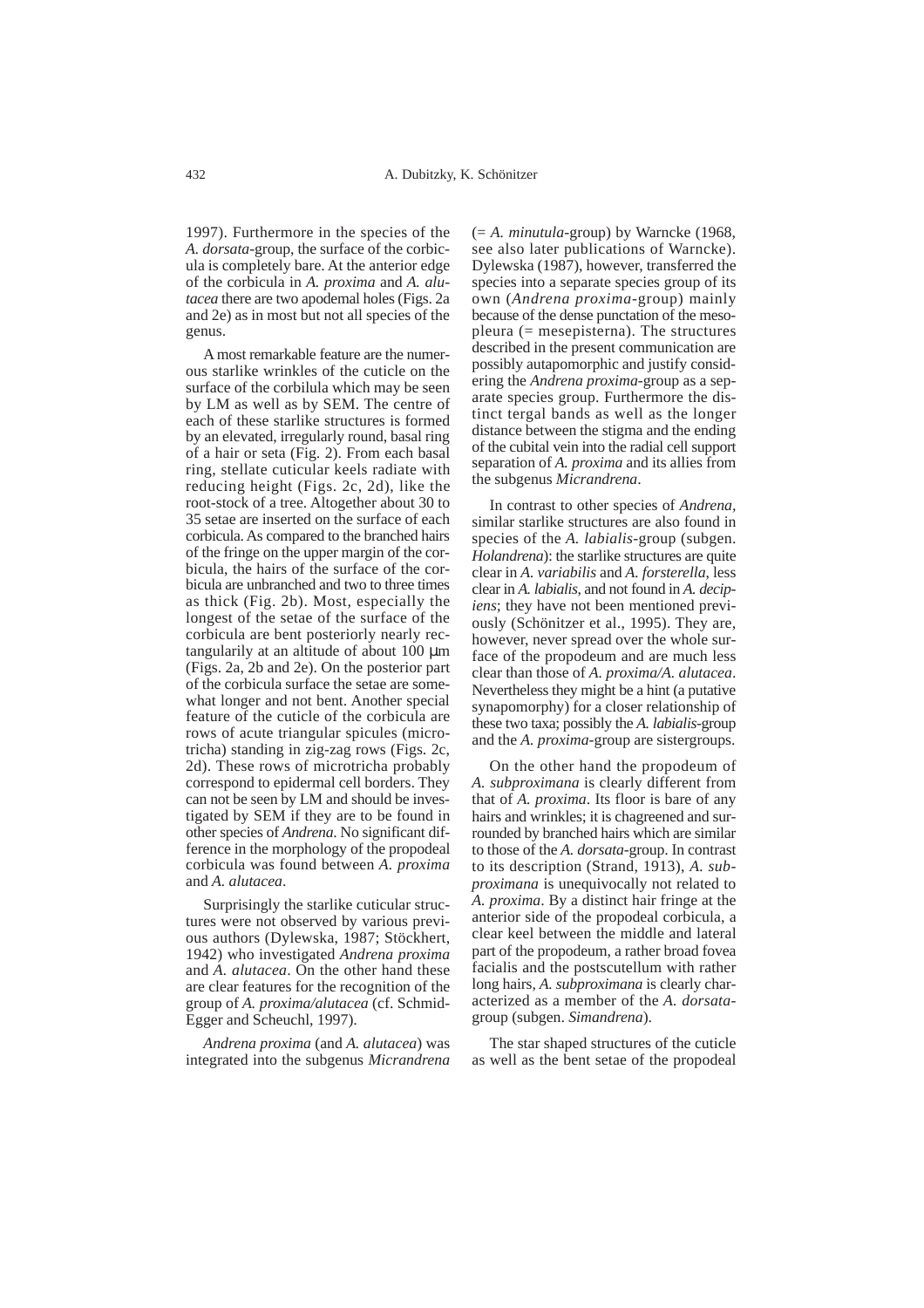corbicula are possibly an adaptation for the retention of pollen grains in the corbicula. These structures possibly cause an enlargement of the surface area and permit better adhesion of the pollen grains to the cuticular surface. This idea is supported by the observation of pollen grains lined up at the starlike wrinkles and keels in those cases with only small amounts of pollen in the corbicula (cf. Fig. 2f). Westrich and Schmidt (1989) show pollen grains of Apiaceae on the tibia of *A. proxima* in an SEM photo, they are similar to the pollen found in the present investigation which is obviously also from Apiaceae (see also Müller et al., 1997).

#### **ACKNOWLEDGEMENTS**

We thank Dr. W. Grünwaldt and Mr. J. Schuberth for most valuable hints on the literature. Mr. S.M. Blank lent us the holotype of *Andrena subproximana* from the Deutsches Entomologisches Institut, Eberswalde. Dr. R. Melzer enabled us to use the SEM of the Zoological Instiute of the Ludwig-Maximilians-Universität, Munich. To all those involved we want to express our sincere thanks.

**Résumé – Les corbicules propodéales d'***Andrena maxima* **et espèces voisines (Hymenoptera, Andrenidae).** La morphologie externe de la surface latérale du propodeum des femelles d'*Andrena maxima* et d'*A. alutacea* – synonyme éventuel de l'espèce précédente – a été étudiée en microscopie optique et microscopie électronique à balayage. On décrit deux types différents de soies et des structures caractéristiques en forme d'étoile situées sur la cuticule à la base des soies dans la région centrale de la surface latérale du propodeum. Les différents types de soies comme les structures étoilées sont susceptibles d'être utilisés pour retenir le pollen récolté. Aucune différence n'a été trouvée entre les deux formes taxonomiques. Les structures décrites sont probablement des caractères autapomorphiques qui justifient que le groupe *A. proxima* soit un groupe d'espèces séparé non inclus dans le sous-genre *Micandrena*. On a trouvé des structures semblables de la surface du propodeum latéral chez les espèces du groupe *A*. *labialis* (sous-genre *Holandrena*), qui est peut-être un groupe sœur de *A. proxima/ A. alutacea*. Contrairement à sa description originelle, *A. subproxima* n'est pas reliée à *A. proxima* mais est nettement caractérisée comme un membre du groupe *A. dorsata* (sous-genre *Simandrena*).

#### *Andrena proxima / Andrena alutacea* **/ taxonomie / propodeum / corbicule**

**Zusammenfassung** – **Das Körbchen am Propodeum von** *Andrena proxima* **und verwandten Arten (Hymenoptera, Andrenidae).** Von *Andrena proxima* und *A. alutacea,* wobei von letzterer nicht klar ist, ob es sich um ein Synonym der erstgenannten Art handelt, wurde die äuβere Morphologie des Sammel-Körbchens an der Propodeumseite der Weibchen licht- und rasterelektronenmikroskopisch untersucht. Dabei konnten neben zwei verschiedenen Haartypen an Oberkante und Körbchenboden des Sammelkörbchens charakteristische, sternförmige Cuticula-Runzeln an der Basis der Körbchenbodenhaare dokumentiert werden. Sowohl die verschiedenen Haartypen als auch die sternförmigen Runzeln des Körbchenbodens dürften das Fixieren der Pollenkörner im Körbchen unterstützen. Zwischen den beiden Formen konnte kein Unterschied gefunden werden. An Hand dieser und anderer morphologischer Merkmale wurde diskutiert, dass *A. proxima/A. alutacea* als eigenständige Artengruppe anzusehen sind und nicht in die Untergattung *Micrandrena* gehören. Ähnliche Strukturen am Propodeumkörbchen wurden bei Arten der *A. labialis* Gruppe (subgen. *Holandrena*) festgestellt, die möglicherweise die Schwestergruppe von *A. proxima/A. alutacea* ist. *A. subproximana*, die gemäβ ihrer Originalbeschreibung mit *A. proxima* verwandt sein sollte, ist der *A. dorsata*-Gruppe (subgen. *Simandrena*) zuzuordnen.

**Propodeum / Pollen sammeln / Taxonomie /** *Andrena proxima* **/** *Andrena alutacea*